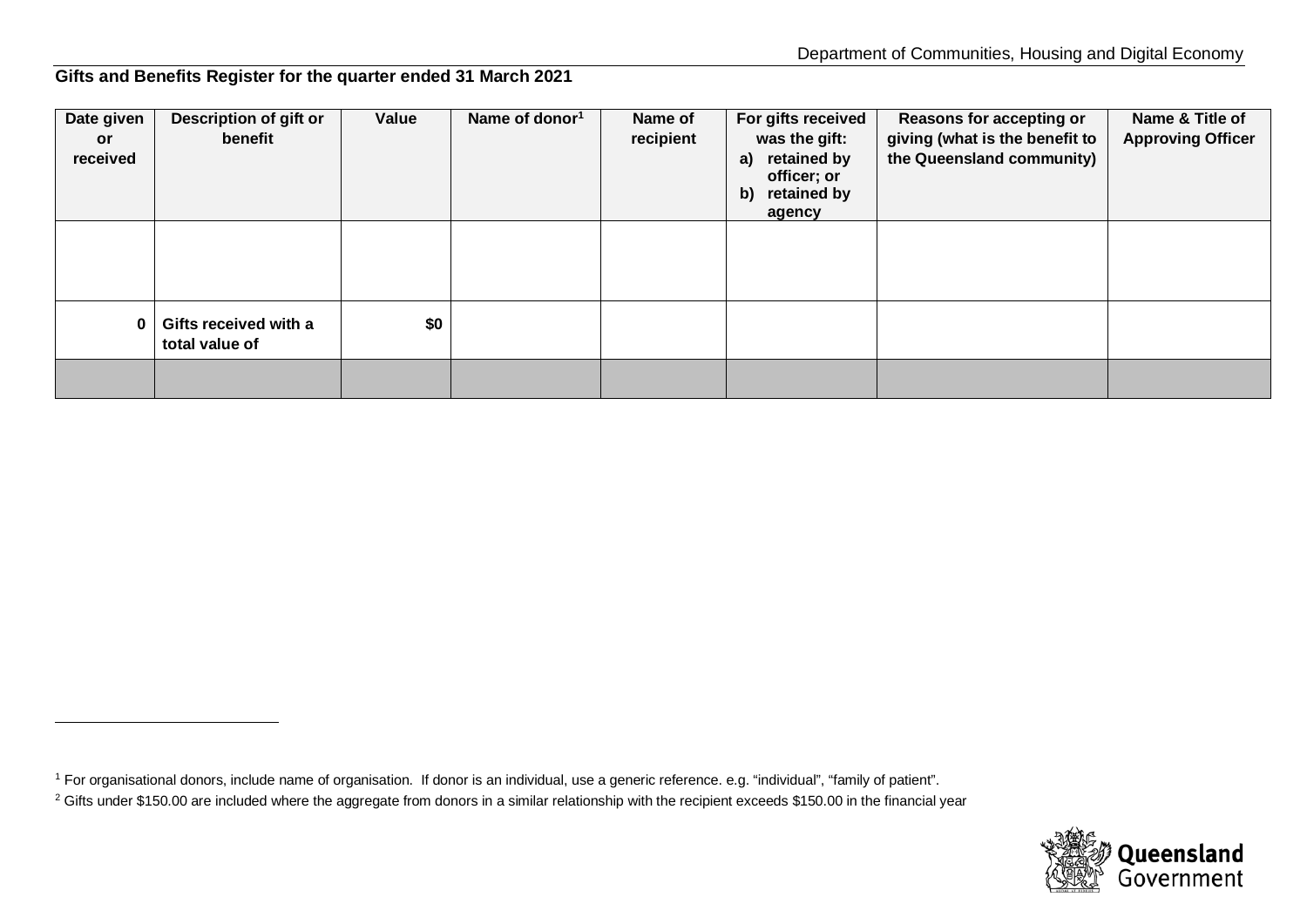<span id="page-1-0"></span>

| Date given or<br>received | <b>Description of gift</b><br>or benefit                     | Value       | Name of donor <sup>1</sup>                                      | Name of<br>recipient                                                                                           | For gifts<br>received was<br>the gift:<br>a) retained<br>by officer;<br>or<br>b)<br>retained<br>by agency | Reasons for accepting or<br>giving (what is the benefit<br>to the Queensland<br>community)                                                                                                                                                                                                | Name & Title of<br><b>Approving Officer</b> |
|---------------------------|--------------------------------------------------------------|-------------|-----------------------------------------------------------------|----------------------------------------------------------------------------------------------------------------|-----------------------------------------------------------------------------------------------------------|-------------------------------------------------------------------------------------------------------------------------------------------------------------------------------------------------------------------------------------------------------------------------------------------|---------------------------------------------|
| 04/02/2021                | 24,000 face masks to<br><b>Queensland Meals</b><br>on Wheels | \$14,400.00 | Department of<br>Communities,<br>Housing and<br>Digital Economy | Queensland<br>Meals on<br>Wheels                                                                               | n/a                                                                                                       | Purchase of single-use<br>surgical face masks and<br>provision of such personal<br>protective equipment (PPE)<br>to Queensland Meals on<br>Wheels to ensure the<br>protection of staff, supplier<br>organisations and<br>vulnerable community<br>members during the<br>COVID-19 pandemic. | Chris Fechner,<br>A/Director-General        |
| 04/02/2021                | 42,000 face masks to<br>42 neighbourhood<br>centres          | \$28,560.00 | Department of<br>Communities,<br>Housing and<br>Digital Economy | Forty-two<br>neighbourhood<br>centres across<br>Greater<br><b>Brisbane</b><br>$(1,000 \text{ per})$<br>centre) | n/a                                                                                                       | Purchase of single-use<br>surgical face masks and<br>provision of such personal<br>protective equipment (PPE)<br>to 42 neighbourhood<br>centres to ensure the<br>protection of staff, supplier<br>organisations and<br>vulnerable community                                               | Chris Fechner,<br>A/Director-General        |



<sup>&</sup>lt;sup>1</sup> For organisational donors, include name of organisation. If donor is an individual, use a generic reference. e.g. "individual", "family of patient".

<sup>&</sup>lt;sup>2</sup> Gifts under \$150.00 are included where the aggregate from donors in a similar relationship with the recipient exceeds \$150.00 in the financial year